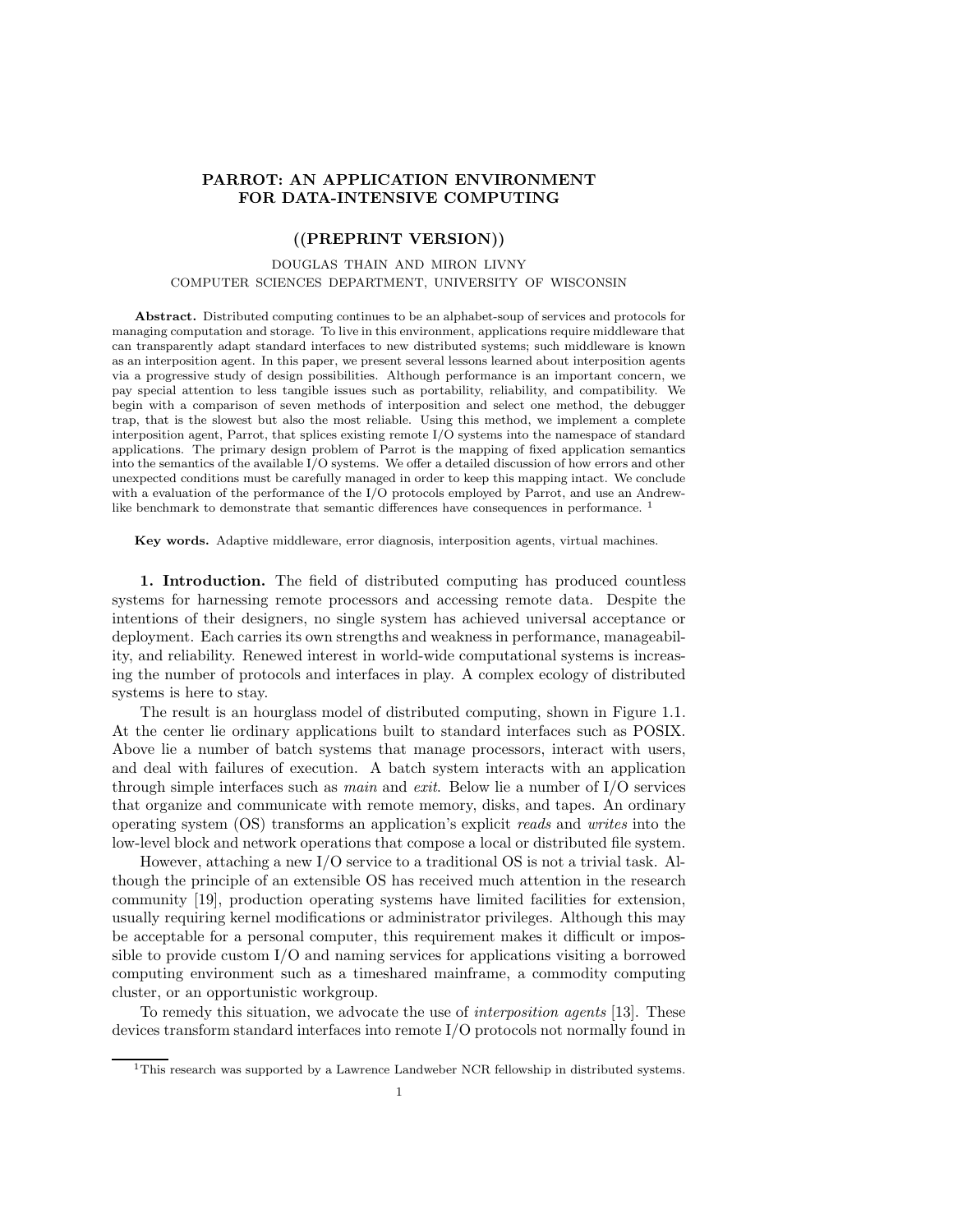an operating system. In effect, an agent allows an application to bring its filesystem and namespace along with it wherever it goes. This releases the dependence on the details of the execution site while preserving the use of standard interfaces. In addition, the agent can tap into naming services that transform private names into fully-qualified names relevant in the larger system.



Fig. 1.1. The Hourglass Model

In this paper, we present practical lessons learned from several years of building and deploying interposition agents within the Condor project. [20, 28, 21, ?, 22] Although the notion of such agents is not unique to Condor [13, 2, 12], they have seen relatively little use in other production systems. This is due to a variety of technical and semantic difficulties that arise in connecting real systems together.

We present this paper as a progressive design study that explores these problems and explains our solutions. We begin with a detailed study of seven methods of interposition, five of which we have experience building and deploying. The remaining two are effective but impractical because of the privilege required. We will compare the performance and functionality of these methods, giving particular attention to intangibles such as portability and reliability. In particular, we will concentrate on one method that has not been explored in detail: the debugger trap. Although this method has been employed in idealized op-

erating systems, it requires additional techniques in order to provide acceptable performance on popular operating systems with limited debugging capabilities, such as Linux.

Using the debugger trap, we focus on the design of Parrot, an interposition agent that splices remote I/O systems into the filesystem space of ordinary applications. A central problem in the design of an I/O agent is the semantic problem of mapping not-quite-identical interfaces to each other. The outgoing mapping is usually quite simple: read becomes a get, write becomes a put, and so forth. The real difficulty lies in interpreting the large space of return values from remote services. Many new kinds of failure are introduced: servers crash, credentials expire, and disks fill. Trivial transformations into the application's standard interface lead to a brittle and frustrating experience for the user.

A corollary to this observation is that access to computation and storage cannot be fully divorced. Abstract notions of design often encourage the partition of distributed systems into two activities: either computation or storage. An interposition agent serves as a connection between these two concerns; like an operating system kernel, it manages both types of devices and must mediate their interaction, sometimes bypassing the application itself.

This paper is a condensed version of a workshop paper. Due to space limitations, we have omitted a number of sections and details, indicated by footnotes. The interested reader may find further details in the original paper [23] or in a technical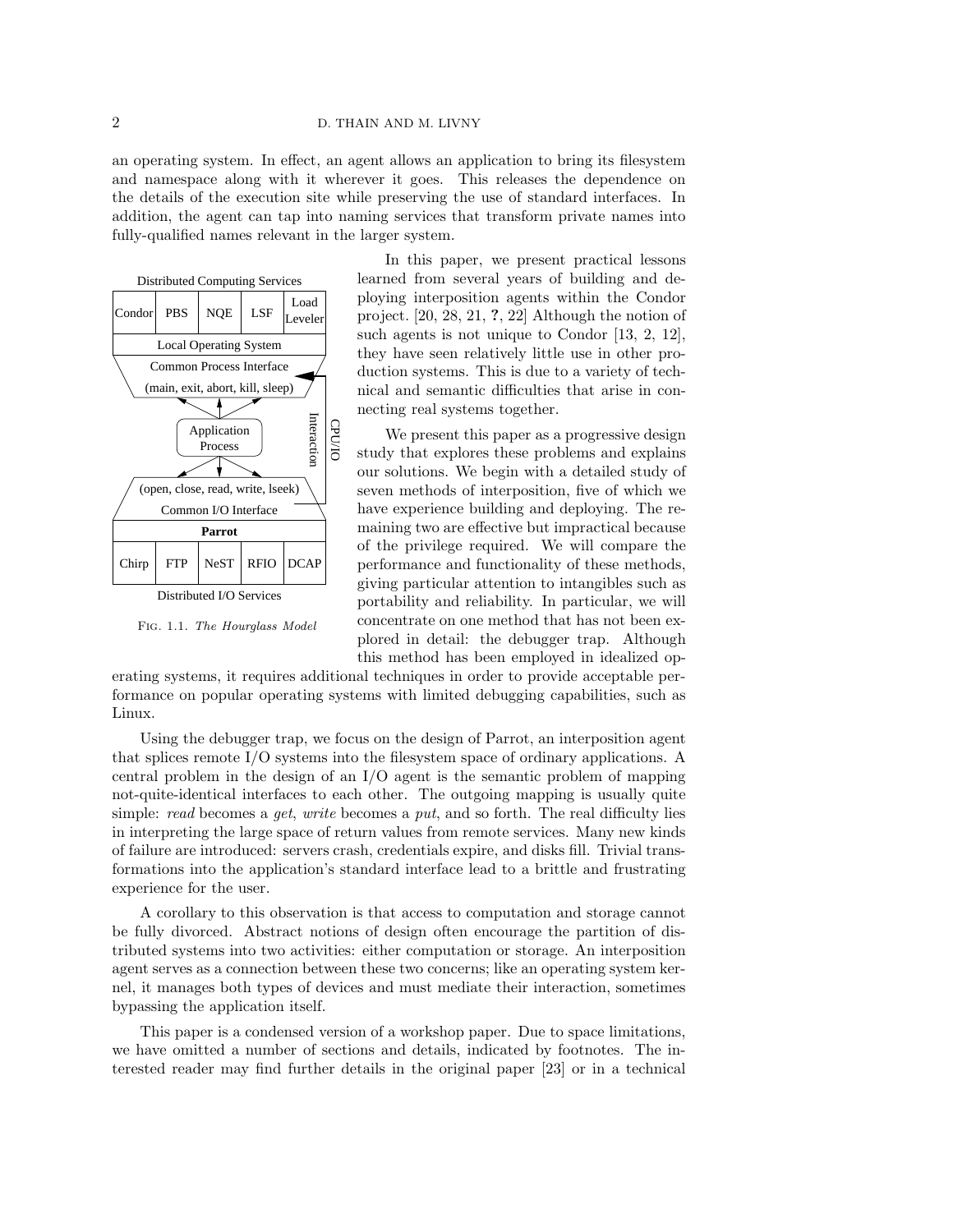|                            | internal techniques |                                                                                                                  |              |               | external techniques |             |           |  |
|----------------------------|---------------------|------------------------------------------------------------------------------------------------------------------|--------------|---------------|---------------------|-------------|-----------|--|
|                            | poly.               | static                                                                                                           | dyn.         | binary        | debug               | remote      | kernel    |  |
|                            | exten.              | link                                                                                                             | link         | rewrite       | trap                | filesys.    | callout   |  |
| scope                      | library             | static                                                                                                           | dynamic      | dynamic       | no setuid           | any         | any       |  |
| burden                     | rewrite             | relink                                                                                                           | identify     | identify      | run command         | superuser   | modify os |  |
| layer                      | fixed               | any                                                                                                              | any          | any           | syscall             | fs ops only | syscall   |  |
| $\int \frac{\sinh}{\sinh}$ | hard                | hard                                                                                                             | hard         | $_{\rm hard}$ | easy                | impossible  | easy      |  |
| aff. linker                | $\mathbf{n}$        | no                                                                                                               | $\mathbf{n}$ | no            | yes                 | yes         | yes       |  |
| debug                      | yes                 | yes                                                                                                              | <b>ves</b>   | yes           | limited             | yes         | yes       |  |
| secure                     | no                  | no                                                                                                               | $\mathbf{n}$ | no            | yes                 | yes         | yes       |  |
| find holes                 | easy                | hard                                                                                                             | hard         | hard          | easy                | easy        | easy      |  |
| porting                    | easy                | $\operatorname*{hard}% \left( \mathcal{M}\right) \equiv\operatorname*{grad}\mathcal{M}\left( \mathcal{M}\right)$ | hard         | $_{\rm hard}$ | medium              | easy        | medium    |  |

Fig. 1.2. Properties of Interposition Techniques

# report.  $[24]$ <sup>2</sup>

2. Interposition Techniques Compared. There are many techniques for interpositioning services between an application and the underlying system. Each has particular strengths and weaknesses. Figure 1.2 summarizes seven interposition techniques. They may be broken into two broad categories: internal and external. Internal techniques modify the memory space of an application process in some fashion. These techniques are flexible and efficient, but cannot be applied to arbitrary processes. External techniques capture and modify operations that are visible outside an application's address space. These techniques are less flexible and have higher overhead, but can be applied to nearly any process. The Condor project has experience building and deploying all of the internal techniques as well one external technique: the debugger trap. The remaining two external techniques we describe from relevant publications.

The simplest technique is the *polymorphic extension*. If the application structure is amenable to extension, we may simply add a new implementation of an existing interface. The user then must make small code changes to invoke the appropriate constructor or factory in order to produce the new object. This technique is used in Condor's Java Universe [22] to connect an ordinary InputStream or OutputStream to a secure remote proxy. It is also found in general purpose libraries such as SFIO. [25]

The *static library* technique involves creating a replacement for an existing library. The user is obliged to re-link the application with the new library. For example, Condor's Standard Universe [20] provides a drop-in replacement for the standard C library that provides transparent checkpointing as well as proxying of I/O back to the submission site, fully emulating the user's home environment. The *dynamic library* technique also involves creating a replacement for an existing library. However, through the use of linker controls, the user may direct the new library to be used in place of the old for any given dynamically linked library. This technique is used by DCache [8], some implementations of SOCKS [15], as well as our own Bypass [21] toolkit. The binary rewriting technique involves modifying the machine code of a process at runtime to redirect the flow of control. This requires very detailed knowledge of the CPU architecture in use, but this can be hidden behind an abstraction such as the Paradyn [17] toolkit. This technique has been used to "hijack" an unwitting process at runtime. [28]

Traditional debuggers make use of a specialized operating system interface for stopping, examining, and resuming a process. The debugger trap technique uses this

<sup>2</sup>Omitted: Example applications of interposition agents.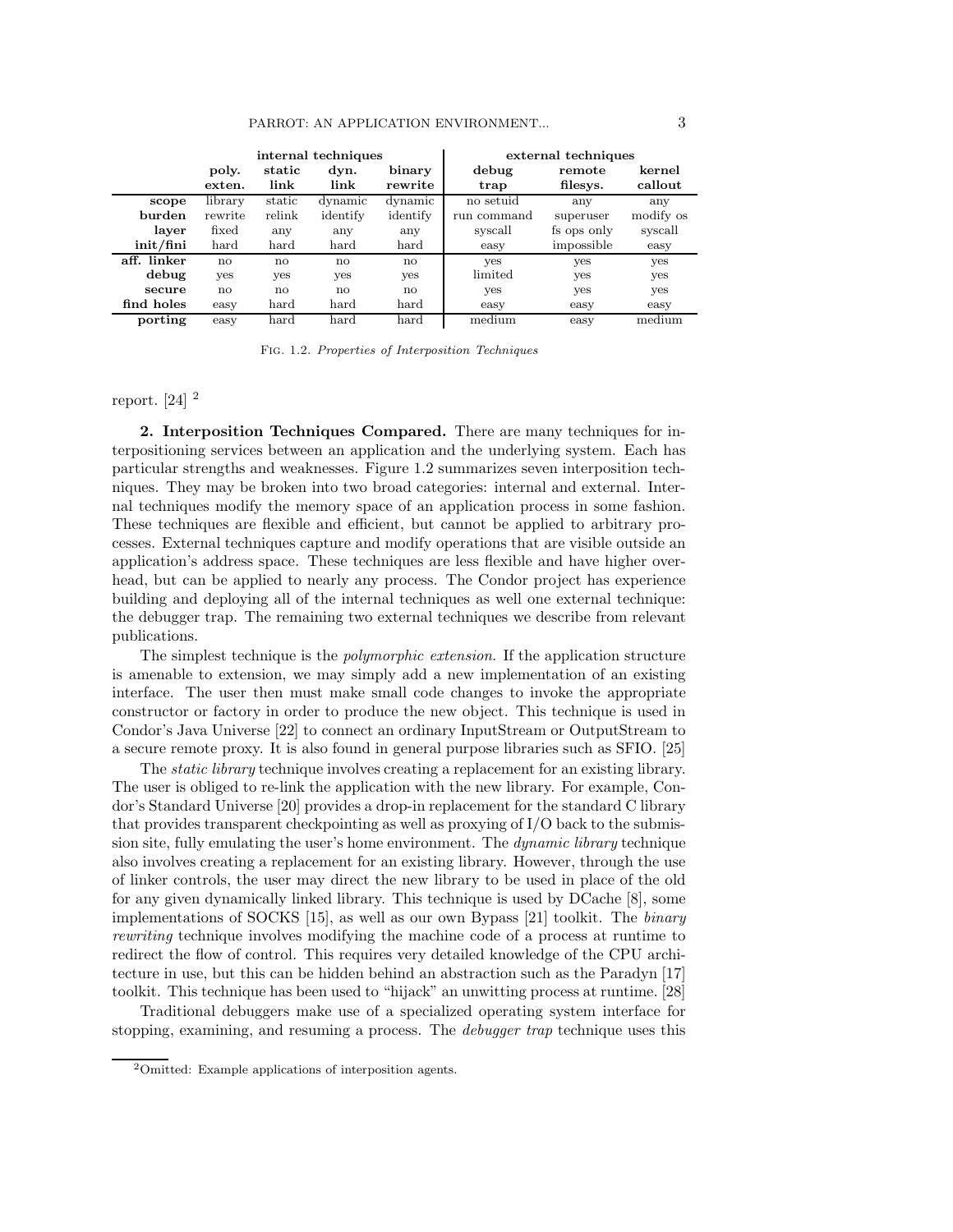interface, but instead of merely examining the process, the debugging agent traps each system call, provides an implementation, and then places the result back in the target process while nullifying the intended system call. An example of this technique is UFO [2], which allows access to HTTP and ftp resources via whole-file fetching. A difficulty with the debugger trap is that many tools compete for access to a single process' debug interface. The Tool Daemon Protocol (TDP) [18] provides an interface for managing such tools in a distributed system.

A remote filesystem may be used as an interposition agent by simply modifying the file server. NFS is a popular choice for this technique, and is used by the Legion [27] object-space translator, as well the Slice [4] microproxy. Finally, short of modifying the kernel itself, we may install a one-time kernel callout which permits a filesystem to be serviced by a user-level process. This facility can be present from the ground up in a microkernel [1], but can also be added as an afterthought, which is the case for most implementations of AFS [11].

The four internal techniques may only be applied to certain kinds of programs. Polymorphic extension and static linking only apply to those programs that can be rebuilt. The dynamic library technique requires that the replaced library be dynamic, while binary rewriting (with the Paradyn toolkit) requires the presence of the dynamic loader, although no particular library must be dynamic. The three external techniques apply to any process, with the exception that the debugging trap prevents the traced process from elevating its privilege level through the setuid feature.

The burden upon the user for each of these techniques also varies widely. For example, polymorphic extension requires small code changes while static linking requires rebuilding. These techniques may not be possible with packaged commercial software. Dynamic linking and binary rewriting require that the user understand which programs are dynamically linked and which are not. Most standard system utilities are dynamic, but many commercial packages are static. Our experience is that users are surprised and quite frustrated when an (unexpectedly) static application blithely ignores an interposition agent. The remote filesystem and kernel callout techniques impose the smallest user burden, but require a cooperative system administrator to make the necessary changes. The debugger trap imposes a small burden on the user to simply invoke the agent executable.

Perhaps the most significant difference between the techniques is the ability to trap different layers of software. Each of the internal techniques may be applied at any layer of code. For example, Bypass has been used to instrument an application's calls to the standard memory allocator, the X Window System library, and the OpenGL library. In contrast, the external techniques are fixed to particular interfaces. The debugger trap only operates on physical system calls, while the remote filesystem and kernel callout are limited to certain filesystem operations.

Differences in these techniques affect the design of code that they attach to. Consider the matter of implementing a directory listing on a remote device. The internal techniques are capable of intercepting library calls such as open and opendir. These are easily mapped to remote file access protocols, which generally have separate procedures for accessing files and directories. However, the Unix interface unifies files and directories; both are accessed through the system call open. External techniques must accept an open on either a file or directory and defer the binding to a remote operation until either read or getdents is invoked. The choice of interposition layer affects the design of the agent.

The external techniques also differ in the range of operations that they are able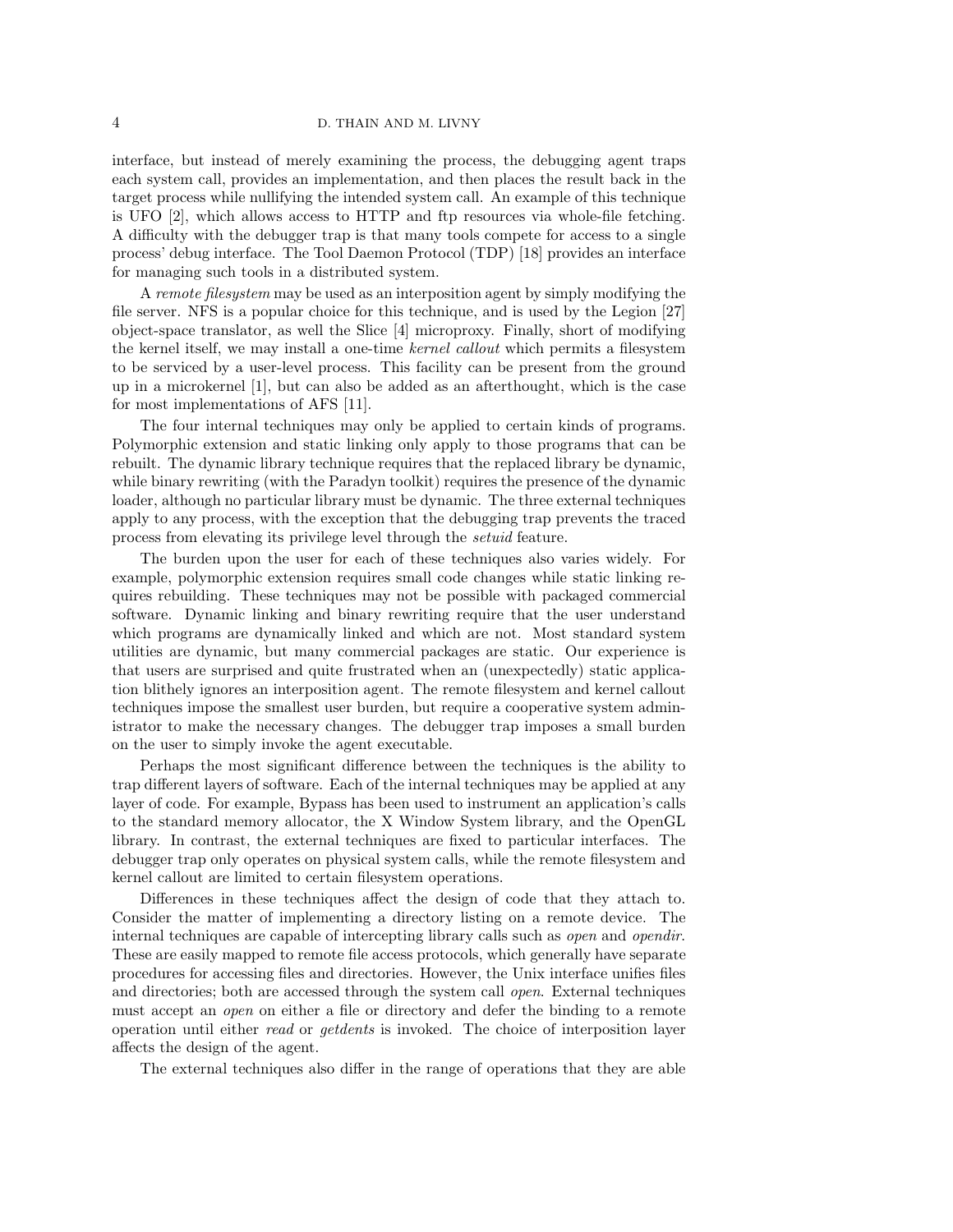to trap. While the debugger trap can modify any system call, the remote filesystem and kernel callout techniques are limited to filesystem operations. A particular remote filesystem may have even further restrictions. For example, the stateless NFS protocol has no representation of the system calls *open* and *close*. Without access to this information, the interposed service cannot provide semantics significantly different than those provided by NFS. Further, such file system interfaces do not express any binding between individual operations and the processes that initiate them. That is, a remote filesystem agent sees a read or write but not the process id that issued it. Without this information, it is difficult or impossible to performing accounting for the purposes of security or performance.

A number of important activities take place during the initialization and finalization of a process: dynamic libraries are loaded; constructors, destructors, and other automatic routines are run; I/O streams are created or flushed. During these transitions, the libraries and other resources in use by a process are in a state of flux. This complicates the implementation of internal agents that wish to intercept such activity. For example, the application may perform I/O in a global constructor or destructor. Thus, an internal agent itself cannot rely on global constructors or destructors: there is no ordering enforced between those of the application and those of the agent. Likewise, a dynamically loaded agent cannot interpose on the actions of the dynamic linker. The programmer of such agents must not only exercise care in constructing the agent, but also in selecting the libraries invoked by the agent. Such code is time consuming to create and debug. These activities are much more easily manipulated through external techniques. For example, external techniques can easily trap and modify the activities of the dynamic linker.

No code is ever complete nor fully debugged. Production deployment of interposition agents requires that users be permitted to debug both applications and agents. All techniques admit debugging of user programs, with the only complication arising in the debugger trap. For obvious reasons, a single process cannot be debugged by two processes at once, so a debugger cannot be attached to an instrumented process. However, a debugger trap agent can be used to manage an entire process tree, so instead the user may use the agent to invoke the debugger, which may then invoke the application. The debugger's operations may be trapped just like any other system call and passed along to the application, all under the supervision of the agent.

Interposition agents may be used for security as well as convenience. An agent may provide a *sandbox* which prevents an untrusted application from modifying any external data that it is not permitted to access. The internal techniques are not suitable for this security purpose, because they may easily be subverted by a program that invokes system calls directly without passing through libraries. The external techniques, however, cannot be fooled in this way and are thus suitable for security.

Related to security is the matter of *hole detection*. An interposition agent may fail to trap an operation attempted by an application. This may simply be a bug in the agent, or it may be that the interface has evolved over time, and the application is using a deprecated or newly added interface that the agent is not aware of. Internal agents are especially sensitive to this bug. As standard libraries develop, interfaces are added and deleted, and modified library routines may invoke system calls directly without passing through the corresponding public interface function. For example, fopen may invoke the open system call without passing through the open function. Such an event causes general chaos in both the application and agent, often resulting in crashes or (worse) silent output errors. No such problem occurs in external agents.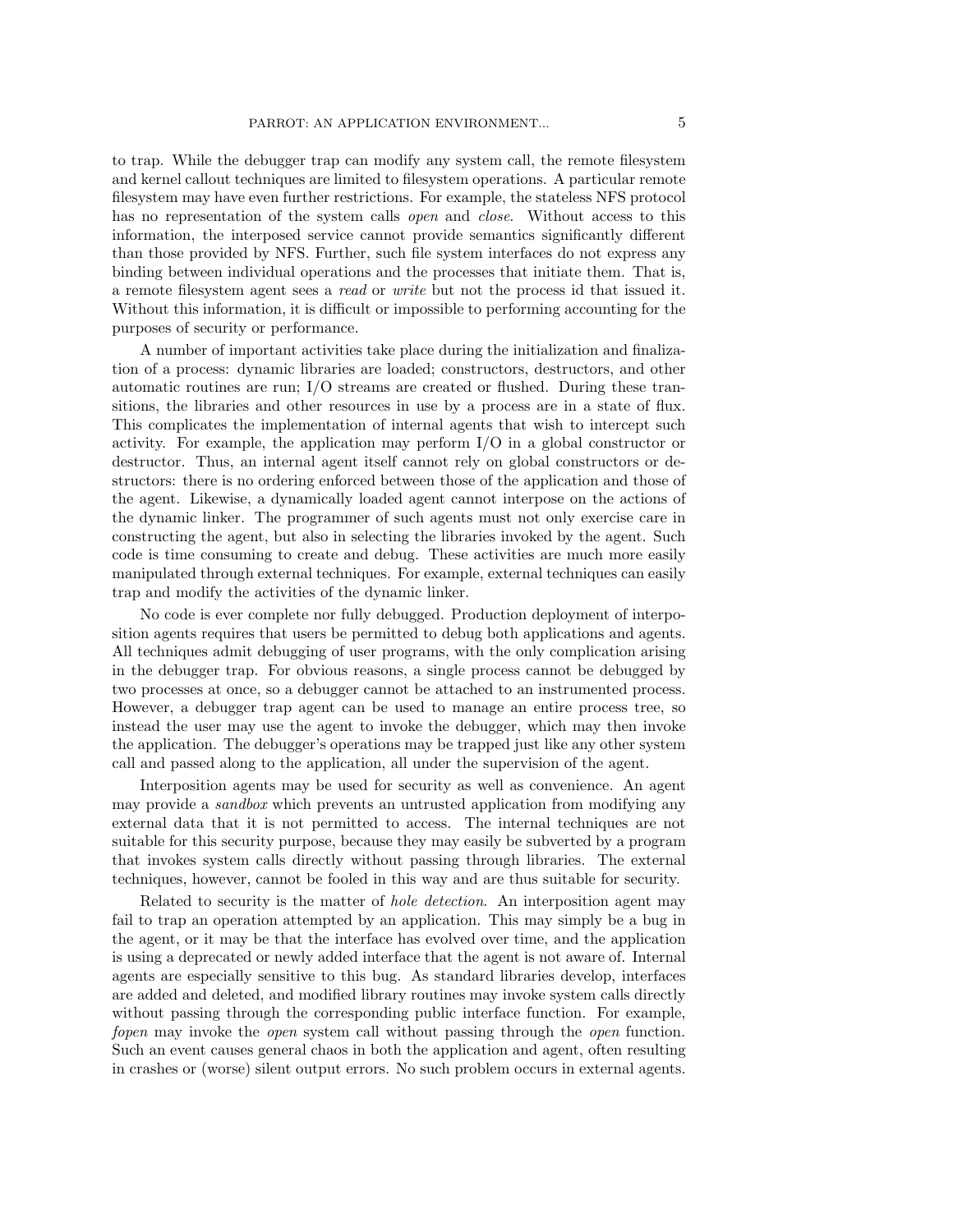|                          | getpid                  | $_{\rm stat}$    | open/close        | read 8KB        | bandwidth                |
|--------------------------|-------------------------|------------------|-------------------|-----------------|--------------------------|
| unmod                    | $.18{\pm}.03~\mu s$     | $1.85 \pm .09$   | $3.18\pm$<br>.08  | $3.27 \pm .19$  | $282 \pm 13$ MB/s        |
| rewrite                  | .21 $\pm$ .25 $\mu s$   | $1.82 {\pm} .02$ | $3.21\pm$<br>.05  | 3.26 $\pm$ .03  | $280 \pm 7$ MB/s         |
| static                   | .21 $\pm$ .02 $\mu s$   | $1.80{\pm}.17$   | $3.59\pm$<br>.05  | $3.34\pm .02$   | $280 \pm 17$ $MB/s$      |
| dynamic                  | $1.22 \pm .01 \ \mu s$  | $3.60{\pm}.10$   | $5.53\pm$<br>.06  | 4.31 $\pm$ .09  | $278\pm 4$ MB/s          |
| $(\alpha \text{ unmod})$ | (6.8x)                  | (1.9x)           | (1.7x)            | (1.3x)          | (0.99x)                  |
| debug                    | $10.06 \pm .21 \ \mu s$ | $55.41 \pm .50$  | $42.09\pm$<br>.06 | $30.99 \pm .26$ | $122 \pm 4 \text{ MB/s}$ |
| $(\alpha \text{ unmod})$ | (56x)                   | (30x)            | (13x)             | (9x)            | (0.43x)                  |

Fig. 2.1. Overhead of Interposition Techniques

Although interfaces still change, any unexpected event is detected as an unknown system call. The agent may then terminate the application and indicate the exact problem.

The problem of hole detection must not be underestimated. Our experience is that any significant operating system upgrade includes changes to the standard libraries, which in turn require modifications to internal trapping techniques. Thus, internal agents are rarely forward compatible. Further, identifying and fixing such holes is time consuming. Because the missed operation itself is unknown, one must spend long hours with a debugger to see where the expected course of the application differs from the actual behavior. Once discovered, a new entry point must be added to the agent. The treatment is simple but the diagnosis is difficult. We have learned this lesson the hard way by porting both the Condor remote system call library and the Bypass toolkit to a wide variety of Unix-like platforms.

For these reasons, we have described porting in Figure 1.2 as follows. The polymorphic extension and the remote filesystem are quite easy to build on a new system. The debugger trap and the kernel callout have significant system dependent components to be ported to each operating system, but the nature and stability of these interfaces make this a tractable task. The remaining three techniques – static linking, dynamic linking, and binary rewriting – should be viewed as a significant porting challenge that must be revisited at every minor operating system upgrade.

Figure 2.1 compares the performance of four transparent interposition techniques. We constructed a benchmark C program which timed 100,000 iterations of various system calls on a 1545 MHz Athlon XP1800 running Linux 2.4.18. Available bandwidth was measured by reading a 100 MB file sequentially in 1 MB blocks. The mean and standard deviation of 1000 cycles of each benchmark are shown. File operations were performed on an existing file in a temporary file system. The *unmod* case gives the performance of this benchmark without any agent attached, while the remaining five show the same benchmark modified by each interposition technique. In each case, we constructed a very minimal agent to trap system calls and invoke them without modification.

As can be seen, the binary rewriting and static linking methods add no significant cost to the application. The dynamic method has overhead on the order of microseconds, as it must manage the structure of (potentially) multiple agents and invoke a function pointer. However, these overheads are quickly dominated by the cost of moving data in and out of the process. The debugger trap has the greatest overhead of all the techniques, ranging from a 56x slowdown for getpid to a 6x slowdown for writing 8 KB. Most importantly, the bandwidth measurement demonstrates that the debugger trap achieves less than half of the unmodified I/O bandwidth. It should be fairly noted that this latency and bandwidth will be dominated by the latency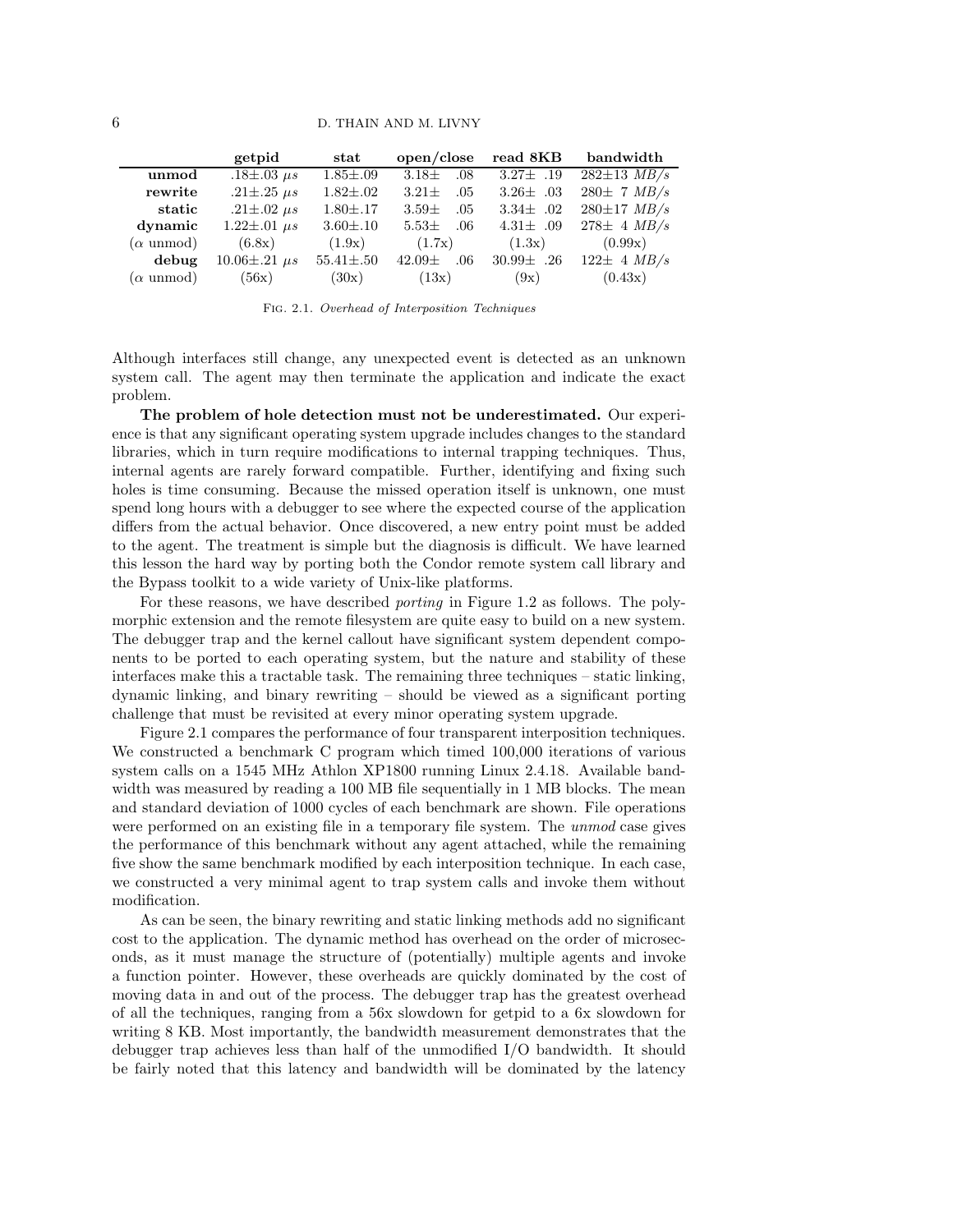|                                                                                                                                                    |                      |                         | xterm |  |                                                                                   |  |
|----------------------------------------------------------------------------------------------------------------------------------------------------|----------------------|-------------------------|-------|--|-----------------------------------------------------------------------------------|--|
| % parrot tcsh<br>% cd /gsiftp/mss.ncsa.uiuc.edu/u/ac/thain<br>$2$ $\vert$ s $\vert$ a<br>total 3<br>druxruxrux<br>-rwxrwxrwx<br>-rwxrwxrwx 1 thain | 1 thain<br>$1$ thain | thain<br>thain<br>thain |       |  | 0 Aug 26 15:00 .trash<br>15057 Aug 26 15:00 condor.gif<br>68 Aug 26 15:00 hello.c |  |
| -rwxrwxrwx 1 thain<br>% cp lessons.pdf /tmp<br>% mkdir datadir<br>$%$ vi hello.c<br>% xv condor.gif<br>$\frac{9}{2}$                               |                      | thain                   |       |  | 132921 Aug 26 15:00 lessons.pdf                                                   |  |

Fig. 3.1. Interactive Browsing with Parrot

and bandwidth of accessing remote services on commodity networks. Security and reliability come at a measurable cost. <sup>3</sup>

3. Parrot. The Parrot interposition agent attaches standard applications to a variety of distributed I/O systems by way of the debugger trap, described above. Each I/O protocol is presented as a normal filesystem entry under a new top-level directory bearing the name of the protocol. In addition, an optional mountlist may be given, which redirects parts of the filesystem namespace to external paths. Figure 3.1 shows Parrot being used with standard tools to manipulate files stored at the Mass Storage Server (MSS) at the National Center for Supercomputing Applications (NCSA) via the Grid Security Infrastructure (GSI) [9] variant of the File Transfer Protocol (FTP).

Parrot is equipped with a variety of drivers for communicating with external storage systems; each has particular features and limitations. The simplest is the Local driver, which simply passes operations on to the underlying operating system. The Chirp protocol was designed by the authors in an earlier work [22] to provide remote I/O with semantics very similar to POSIX. A standalone chirp server is distributed with Parrot. The venerable **File Transfer Protocol (FTP)** has been in heavy use since the early days of the Internet. Its simplicity allows for a wide variety of of implementations, which, for our purposes, results in an unfortunate degree of imprecision which we will expand upon below. Parrot supports the secure GSI [3] variant of ftp. The **NeST** protocol is the native language of the NeST storage appliance  $[6]$ , which provides an array of authentication, allocation, and accounting mechanisms for storage that may be shared among multiple transient users. The RFIO and DCAP protocols were designed in the high-energy physics community to provide access to hierarchical mass storage devices such as Castor [5] and DCache [8].

Because Parrot must preserve POSIX semantics for the sake of the application, our foremost concern is the ability of each of these protocols to provide the necessary semantics. Performance is a secondary concern, although it is affected significantly by semantic issues. A summary of the semantics of each of these protocols is given in Figure 4.1. $<sup>4</sup>$ </sup>

4. Errors and Boundary Conditions. Error handling has not been a pervasive problem in the design of traditional operating systems. As new models of file interaction have developed, attending error modes have been added to existing systems by expanding the software interface at every level. For example, the addition of distributed file systems to the Unix kernel created the new possibility of a stale file

<sup>3</sup>Omitted: a detailed description of the debugger trap.

<sup>4</sup>Omitted: Details of the various protocols supported by Parrot.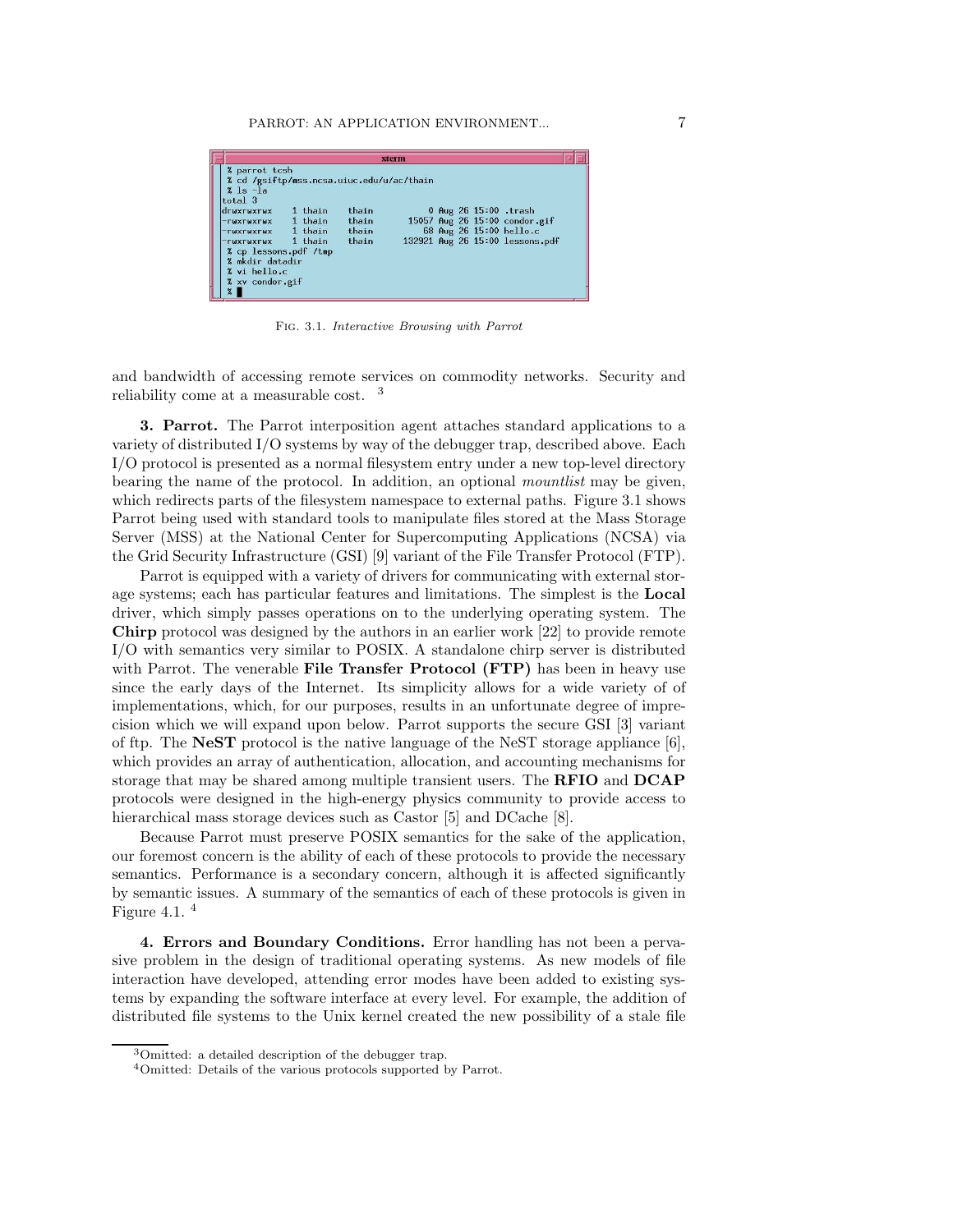|       | name binding | discipline | dirs   | metadata | symlinks     | connections |
|-------|--------------|------------|--------|----------|--------------|-------------|
| posix | open/close   | random     | yes    | direct   | yes          | -           |
| chirp | open/close   | random     | yes    | direct   | yes          | per client  |
| ftp   | $get$ ut     | sequential | varies | indirect | $\mathbf{n}$ | per file    |
| nest  | $get$ ut     | random     | yes    | indirect | yes          | per client  |
| rfio  | open/close   | random     | yes    | direct   | $\mathbf{n}$ | per file/op |
| dcap  | open/close   | random     | no     | direct   | $\mathbf{n}$ | per client  |

Fig. 4.1. Protocol Compatibility with POSIX

handle, represented by the **ESTALE** error. As this error mode was discovered at the very lowest layers of the kernel, the value was added to the device driver interface, the file system interface, the standard library, and expected to be handled directly by applications.

We have no such luxury in an interposition agent. Applications use the existing interface, and we have neither the desire nor the ability to change it. Sometimes, if we are lucky, we may re-use an error such as ESTALE for an analogous, if not identical purpose. Yet, the underlying device drivers generate errors ranging from the vague "file system error" to the microscopically precise "server's certification authority is not trusted." How should the unlimited space of errors in the lower layers be transformed into the fixed space of errors available to the application? <sup>5</sup>

For example, several device drivers have the necessary machinery to carry out all of a user's possible requests, but provide vague errors when a supported operation fails. The FTP driver allows an application to read a file via the GET command. However, if the GET command fails, the only available information is the error code 550, which encompasses almost any sort of file system error including "no such file," "access denied," and "is a directory." The POSIX interface does not permit a catchall error value; it requires a specific reason. Which error code should be returned to the application?

One technique for dealing with this problem is to interview the service in order to narrow down the cause of the error, in a manner similar to that of an expert system. Suppose that we attempt to retrieve a file using an FTP GET operation. If the GET should fail, we may hypothesize that the named file is actually a directory. The hypothesis may be tested with a change directory (CWD) command. If that succeeds, the hypothesis is true, and we may return the precise error "not a file." If that fails, we must propose another hypothesis and test it. Parrot performs a number of twoand three-step interviews in response to a variety of FTP errors.

The connection structure of a remote I/O protocol also has implications for semantics as well as performance. Chirp, NeST, and DCAP require one TCP connection between each client and server. FTP and RFIO require a new connection made for each file opened. In addition, RFIO requires a new connection for each operation performed on a non-open file. Because most file system operations are metadata queries, this can result in an extraordinary number of connections in a short amount of time. Ignoring the latency penalties of this activity, a large number of TCP connections can consume resources at clients, servers, and network devices such as address translators. <sup>6</sup>

<sup>5</sup>Omitted: Several more examples of error transformation.

<sup>6</sup>Omitted: A discussion of the interface between Parrot and batch systems.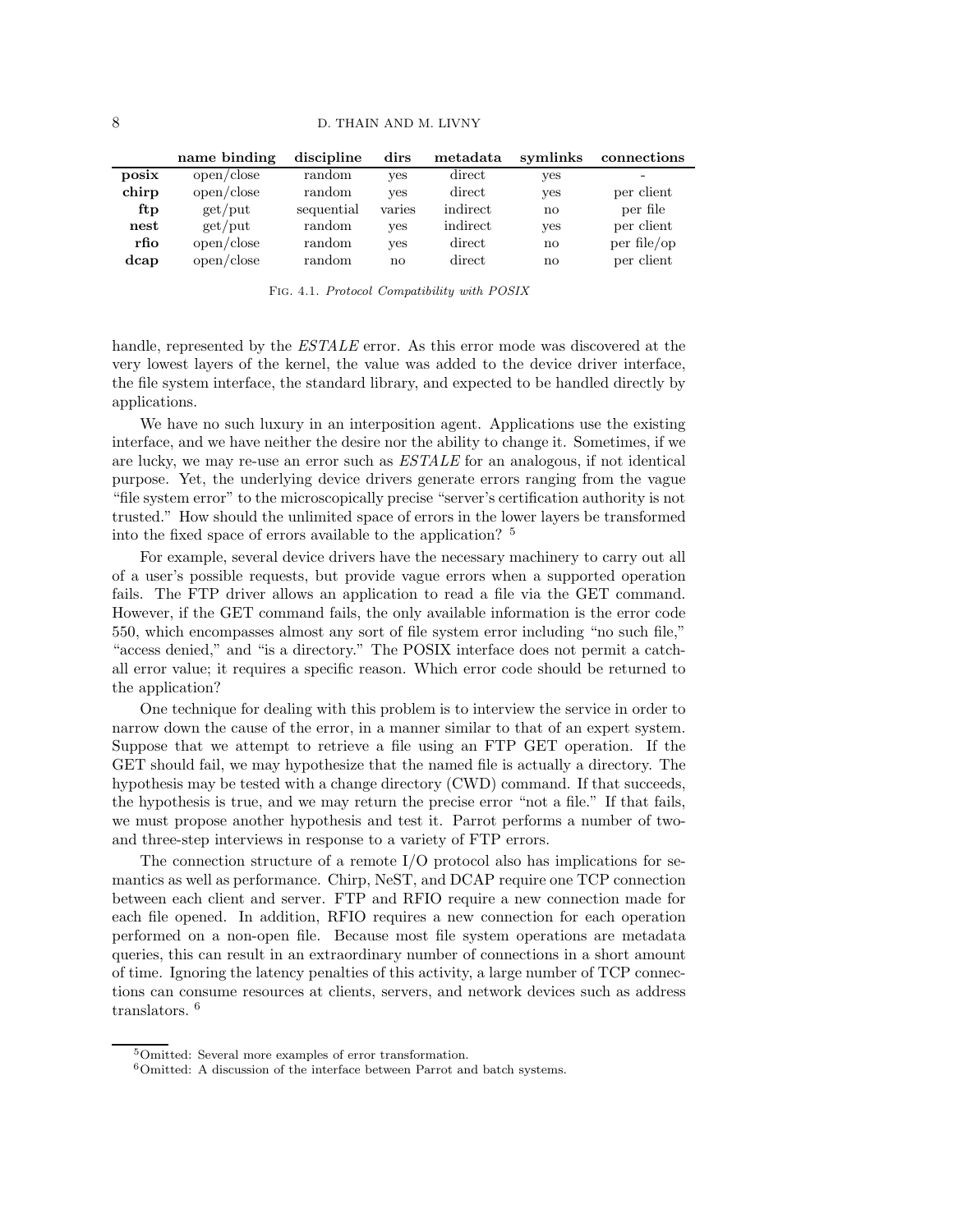5. Performance. We have deferred a discussion of performance until this point so that we may see the performance effects of semantic constraints. Although it is possible to write applications explicitly to use remote I/O protocols in the most efficient manner, Parrot must provide conservative and complete implementations of POSIX operations. For example, an application may only need to know the size of a file, but if it requests this information via stat, Parrot is obliged to fill the structure with everything it can, possibly at great cost.



Fig. 5.1. Throughput of 128 MB File Copy

The I/O services discussed here, with the exception of Chirp, are designed primarily for efficient high-volume data movement. This is demonstrated by Figure 5.1, which compares the throughput of the protocols at various block sizes. The throughput was measured by copying a 128 MB file into the remote storage device with the standard cp command equipped with Parrot and a varying default block size, as controlled through the stat emulation described above.

Of course, the absolute values are an artifact of our system, however, it can be seen that all of the protocols must be

tuned for optimal performance. The exception is Chirp, which only reaches about one half of the available bandwidth. This is because of the strict RPC nature required for POSIX semantics; the Chirp server does not extract from the underlying filesystem any more data than necessary to supply the immediate read. Although it is technically feasible for the server to read ahead in anticipation of the next operation, such data pulled into the server's address space might be invalidated by other actors on the file in the meantime and is thus semantically incorrect.

The hiccup in throughput of DCAP at a block size of 64KB is an unintended interaction with the default TCP buffer size of 64 KB. The developers of DCAP are aware of the artifact and recommend changing either the block size or the buffer size to avoid it. This is reasonable advice, given that all of the protocols require tuning of some kind.

Figure 5.2 benchmarks the latency of POSIX-equivalent operations in each I/O protocol. These measurements were obtained in a manner identical to that of Figure 2.1, with the indicated servers residing on the same system as in Figure 5.1. Notice that the latencies are measured in milliseconds, whereas Figure 2.1 gave microseconds.

We hasten to note that this comparison, in a certain sense, is not "fair." These data servers provide vastly different services, so the performance differences demonstrate the cost of the service, not the cleverness of the implementation. For example, Chirp and FTP achieve low latencies because they are lightweight translation layers over an ordinary file system. NeST has somewhat higher latency because it provides the abstraction of a virtual file system, user namespace, access control lists, and a storage allocation system, all built on an existing filesystem. The cost is due to the necessary metadata log that records all such activity that cannot be stored directly in the underlying file system. Both RFIO and DCAP are designed to interact with mass storage systems; single operations may result in gigabytes of activity within a disk cache, possibly moving files to or from tape. In that context, low latency is not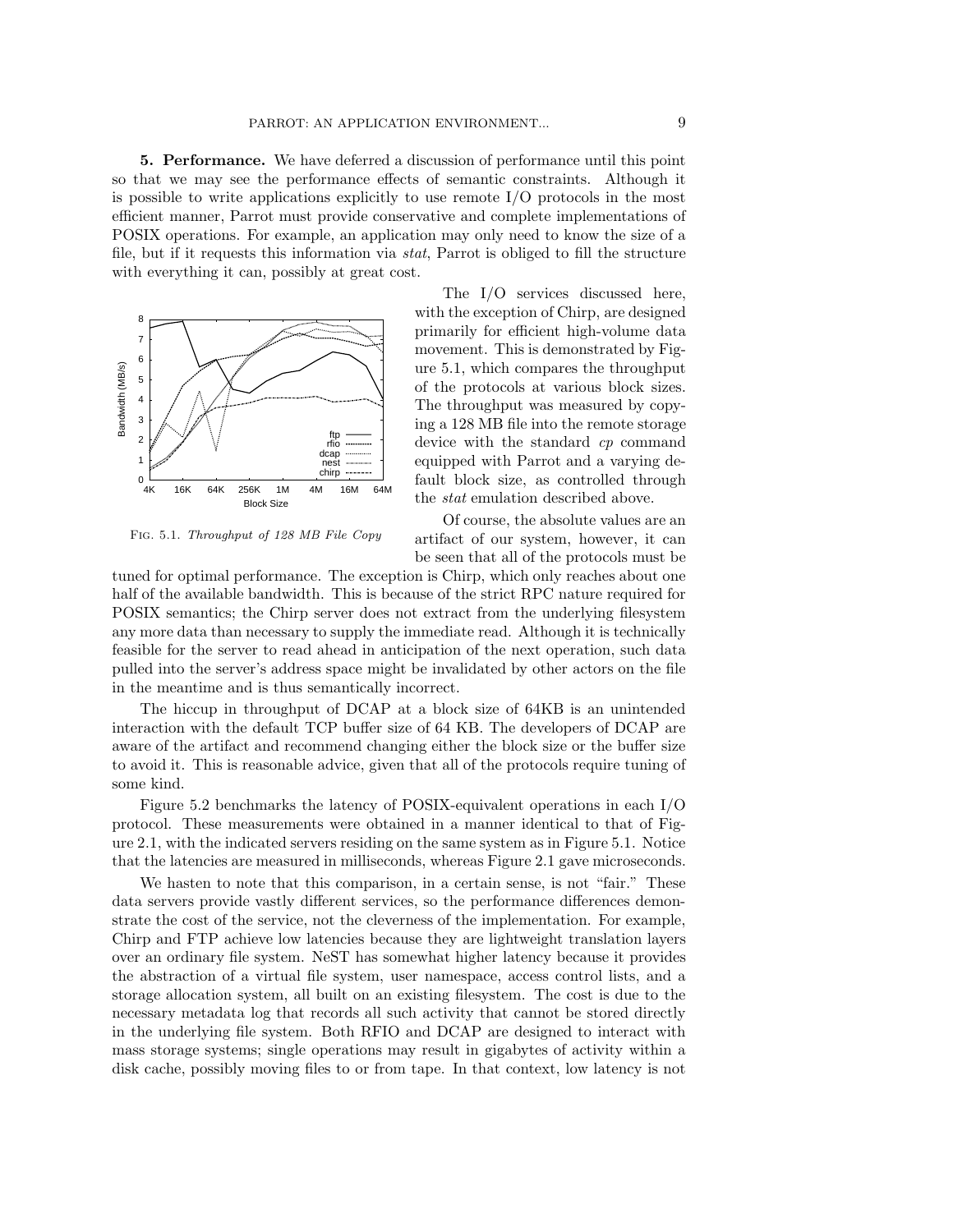| proto | $\operatorname{stat}$                                                  |                                                |                                           | open/close read 8KB write 8KB bandwidth |            |
|-------|------------------------------------------------------------------------|------------------------------------------------|-------------------------------------------|-----------------------------------------|------------|
| chirp | $.50\pm .14 \; ms$                                                     | $.84\pm .09$                                   | $2.80\pm .06$ $2.23\pm .04$               |                                         | 4.1 $MB/s$ |
| ftp   | $.87\pm .09$ ms                                                        |                                                | $2.82\pm .26$ (no random access)          |                                         | 7.9 $MB/s$ |
| nest  | $2.51 \pm .05$ ms                                                      |                                                | $2.53\pm$ .17 $4.48\pm$ .14 $7.41\pm$ .32 |                                         | 7.9 $MB/s$ |
| rfio  | $13.41 \pm 0.28$ ms                                                    | $23.11 \pm 1.29$ $3.32 \pm 1.4$ $2.85 \pm 1.8$ |                                           |                                         | 7.3 $MB/s$ |
|       | dcap $152.53\pm16.68$ ms $159.09\pm16.68$ $3.01\pm 0.62$ $3.14\pm .62$ |                                                |                                           |                                         | 7.5 $MB/s$ |

Fig. 5.2. Performance of I/O Protocols On a Local-Area Network

a concern.

That said, several things may be observed from this table. Although FTP has benefitted from years of optimizations, the cost of a stat is greater than that of Chirp because of the need for multiple round trips to fill in the necessary details. The additional latency of open/close is due to the multiple round trips to name and establish a new TCP connection. Both RFIO and DCAP have higher latencies for single byte reads and writes than for 8KB reads and writes. This is due to buffering which delays small operations in anticipation of further data. Most importantly, all of these remote operations exceed the latency of the debugger trap itself by several orders of magnitude. Thus, we are comfortable with the previous decision to sacrifice performance in favor of reliability in the interposition technique.

We conclude with a macrobenchmark similar to the Andrew benchmark. [11] This Andrew-like benchmark consists of a series of operations on the Parrot source tree, which consists of 13 directories and 296 files totaling 955 KB. To prepare, the source tree is moved to the remote device. In the copy stage, the tree is duplicated on the remote device. In the list stage, a detailed list (ls -lR) of the tree is made. In the scan stage, all files in the tree are searched (grep) for a text string. In the make stage, the software is built. From an I/O perspective, this involves a sequential read of every source file, a sequential write of every object file, and a series of random reads and writes to create the executables. In the delete stage, the tree is deleted.

Figure 5.3 compares the performance of the Andrew-like benchmark in a variety of configurations. In the three cases above the horizontal rule, we measure the cost of each layer of software added: first with Parrot only, then with a Chirp server on the same host, then with a Chirp server across the local area network. Not surprisingly, the I/O cost of separating computation from storage is high. Copying data is much slower over the network, although the slowdown in the make stage is quite acceptable if we intend to increase throughput via remote parallelization.

In the two cases adjacent to the rule, the only change is the enabling of caching. As might be expected, the cost of unnecessary duplication causes an increase in copying the source tree, although the difference is easily made up in the make stage, where the cache eliminates the multiple random I/O necessary to link executables. The list and delete stages only involve directory structure and metadata access and are thus not affected by the cache.

In the five cases below the horizontal rule, we explore the use of various protocols to run the benchmark. In all of these cases, caching is enabled in order to eliminate the cost of random access as discussed. The DCAP protocol is semantically unable to run the benchmark, as it does not provide the necessary access to directories. The RFIO protocol is semantically able to run the benchmark, but the high frequency of filesystem operations results in a large number of TCP connections, which quickly exhausts networking resources at both the client and the server, thus preventing the benchmark from running. Chirp, FTP, and NeST are all able to complete the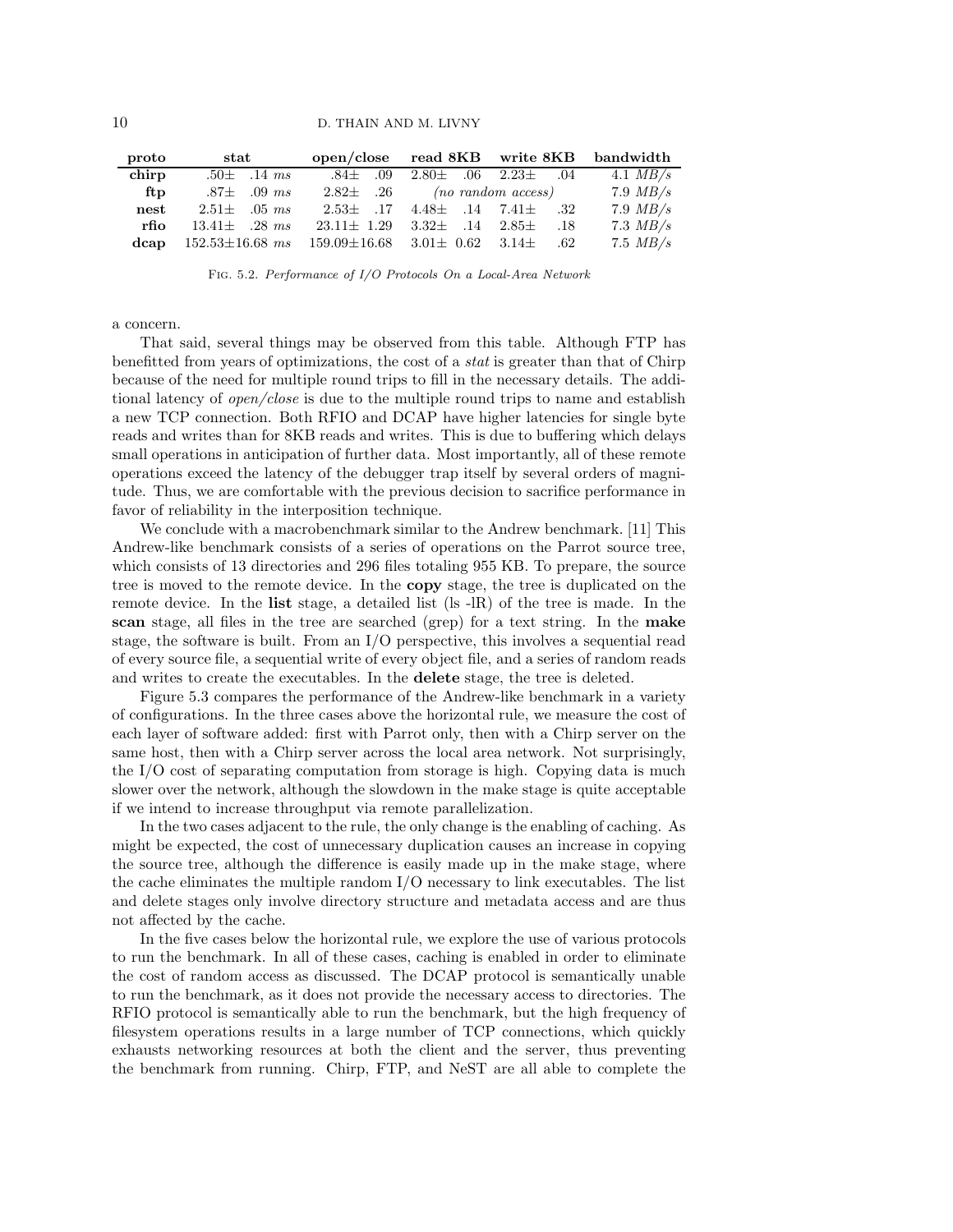| dist. proto |             | copy                                       | list | scan             | make                                         | delete                  |
|-------------|-------------|--------------------------------------------|------|------------------|----------------------------------------------|-------------------------|
|             | local local | $.15\pm .02 \; sec \; .09\pm .20$          |      | $.08\pm .02$     | $65.38 \pm 3.47$                             | $.86 \pm .18 \; sec$    |
|             | local chirp | $1.22 \pm .03 \; sec \; .34 \pm .02$       |      | $.40 \pm .01$    | $81.02 \pm 1.46$                             | .79 $\pm$ .01 sec       |
|             | lan chirp   | 6.16 $\pm$ .22 sec .57 $\pm$ .30           |      | $1.32\pm .03$    | $144.00 \pm 1.35$                            | $1.26 \pm .02 \; sec$   |
|             | lan chirp   | $10.67 \pm .90 \; sec \; .53 \pm .07$      |      | 4.72 $\pm$ .32   | $95.05 \pm 2.33$                             | $1.24 \pm .03 \; sec$   |
| lan         | ftp         | $34.88 \pm 1.72 \; sec \; 1.47 \pm \; .02$ |      | $17.78 \pm 1.14$ | $122.54 \pm 3.14$                            | $2.95\pm .15 \; sec$    |
| lan         | nest        | $52.35 \pm 4.18 \; sec12.92 \pm 4.87$      |      | $28.14 + 4.52$   | $307.19 \pm 3.26$                            | $31.73 \pm 4.37 \; sec$ |
| lan         | rfio        |                                            |      |                  | (overwhelmed by repeated connections)        |                         |
| lan         | dcap        |                                            |      |                  | $(does not support directories without nfs)$ |                         |

Fig. 5.3. Performance of the Andrew-Like Benchmark

benchmark. The NeST results have a high variance, due to delays incurred while the metadata log is periodically compressed. The difference in performance between Chirp, FTP, and NeST is primarily attributable to the cost of metadata lookups. All the stages make heavy use of stat; the multiple round trips necessary to implement this completely for FTP and NeST have a striking cumulative effect.

6. Conclusions. Interposition agents provide a stable platform for bringing old applications into new environments. We have outlined the difficulties that we have encountered as well as the solutions we have constructed in the course of building and deploying several types of agents within the Condor project. As we have shown, the Linux debugger trap has several limitations, but can still be put to good use. As interest grows in the use of virtual machines in distributed systems [26] the need for powerful but low overhead methods of interposition grows. The appropriate interface for this task is still an open research topic.

The notion of virtualizing or multiplexing an existing interface is a common technique [14, 7], but the plague of errors and other boundary conditions seems to be suffered silently by practitioners. Such problems are rarely publicized, however, we are aware of two excellent exceptions. C. Metz [16] describes how the Berkeley sockets interface is surprisingly hard to multiplex. T. Garfinkel [10] describes the subtle semantic problems of sandboxing untrusted applications.

### For more information: http://www.cs.wisc.edu/~thain/research/parrot

7. Acknowledgments. We thank John Bent and Sander Klous for their help deploying and debugging Parrot. Victor Zandy wrote the mechanism for binary rewriting. Alain Roy gave thoughtful comments on early drafts of this paper.

#### REFERENCES

- [1] M. Accetta, R. Baron, W. Bolosky, D. Golub, R. Rashid, A. Tevanian, and M. Young, Mach: A new kernel foundation for Unix development, in Proceedings of the USENIX Summer Technical Conference, Atlanta, GA, 1986.
- [2] A. Alexandrov, M. Ibel, K. Schauser, and C. Scheiman, UFO: A personal global file system based on user-level extensions to the operating system, ACM Transactions on Computer Systems, (1998), pp. 207–233.
- [3] W. Allcock, A. Chervenak, I. Foster, C. Kesselman, and S. Tuecke, Protocols and services for distributed data-intensive science, in Proceedings of Advanced Computing and Analysis Techniques in Physics Research, 2000, pp. 161–163.
- [4] D. ANDERSON, J. CHASE, AND A. VAHDAT, Interposed request routing for scalable network storage, in Proceedings of the Fourth Symposium on Operating Systems Design and Implementation, 2000.
- [5] O. BARRING, J. BAUD, AND J. DURAND, CASTOR project status, in Proceedings of Computing in High Energy Physics, Padua, Italy, 2000.